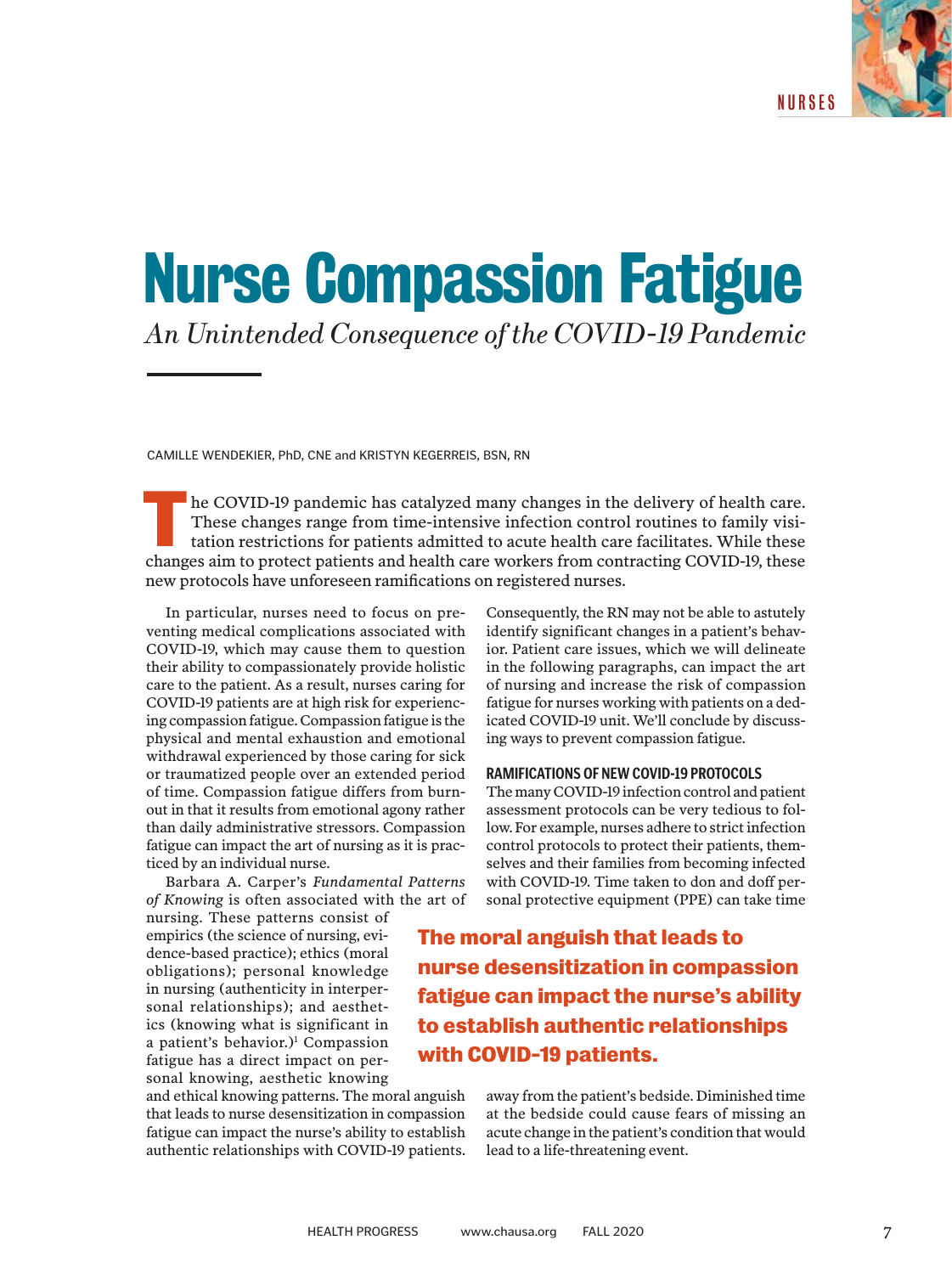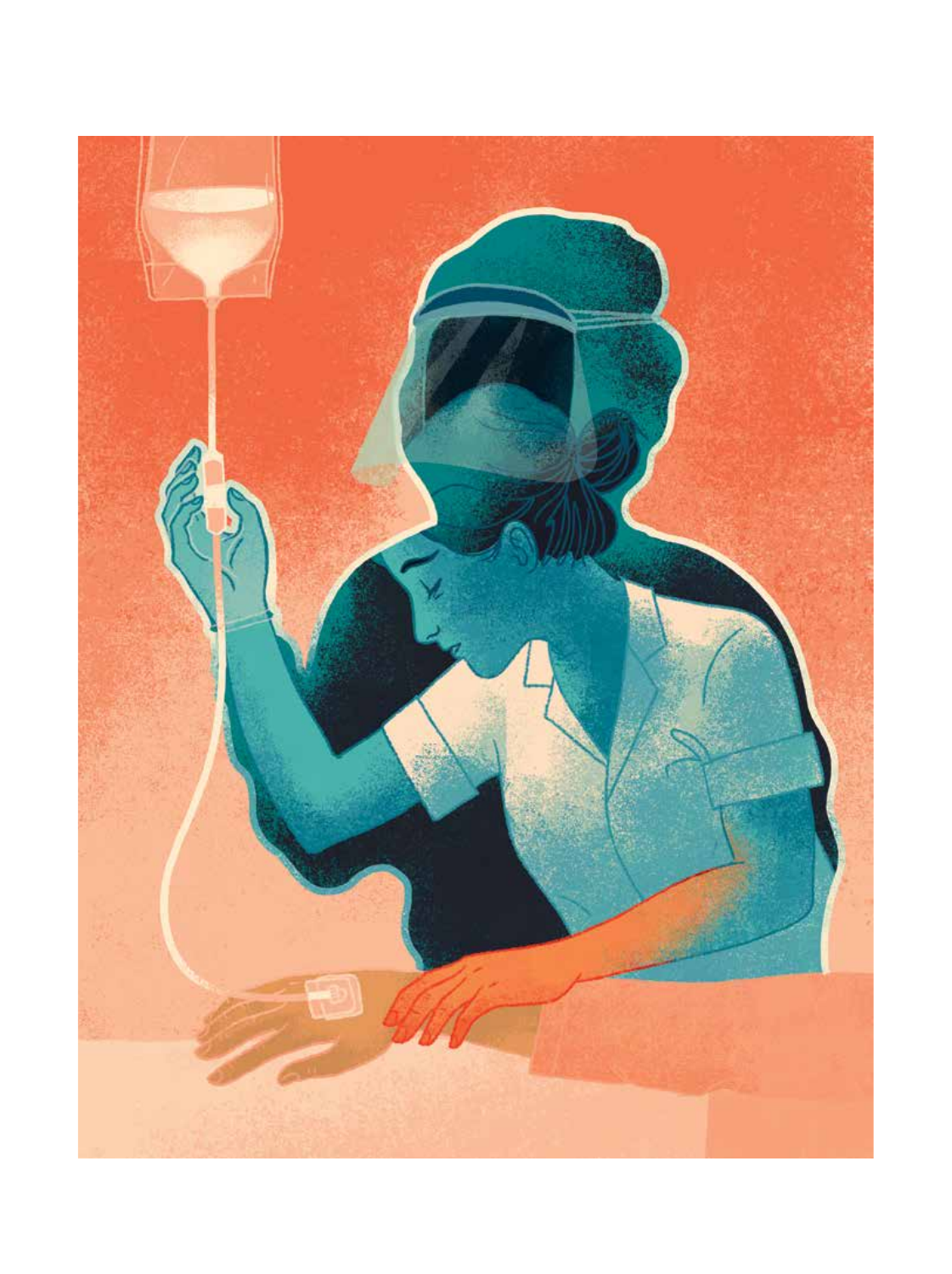Additional changes in the delivery of care to COVID-19 patients include the "clustering of care" where nurses plan the delivery of care so that they can minimize their time in and trips to the patient's room. While the intent of clustered care is to minimize exposure to the virus, this practice also diminishes the time spent with the patient. As a result, nurses experience difficulty in developing authentic relationships with the patients that would allow them to identify significant changes in behavior related to spiritual or mental health needs. Subsequently, many nurses worry that they are not providing adequate individualized holistic attention to their patients that could result in the neglect of spiritual and/or mental health needs. This situation can cause frustrating mental conflicts where the RNs worry about their ability to attend to physical versus spiritual needs of their patients. The continued exasperation in facing this emotional struggle on a daily basis can result in feelings of defeat and desensitize the ability to feel compassion when delivering care.

Delays in the delivery of care also contribute to the mental exhaustion nurses experience when caring for patients infected with COVID-19. For example, many hospitals prohibit keeping care supplies in patient rooms to minimize crosscontamination of the virus. Nurses need to plan

their patient interventions and ensure that the appropriate care supplies are in the room. Often, unanticipated situations may cause nurses to need items such as linens, oral care kits or alcohol swabs as they are attending to the patient. In these situations, the nurses delivering care cannot leave the room. They are dependent on other nurses to deliver the needed supplies to them and this takes time, especially when the unit is understaffed. The resulting frustrations from lack of care supplies

can easily cause nurses to need to focus more on the physical care of the patient to effectively manage their time. Therefore, the time management frustrations further limit their capability to develop authentic relationships with the patients. Delays in care and time management issues may prohibit nurses from developing authentic relationships with their patients that further fuels worry regarding their ability to address all of their assigned patients' personal, spiritual, and/or mental health needs.

### **CHANGES IN FAMILY VISITATION POLICIES**

Many hospitals limit the number of patient visitors or began to prohibit visitation completely during the pandemic. This is a necessary measure to limit COVID-19 exposure to hospital employees, patients and visitors. However, the change in visitation policies creates frustration in family members and significant others because they cannot be with their loved one and witness their loved one's response to the COVID-19 infection. They experience immense fear about their loved one's ability to recover from COVID-19 and often feel as though their loved one is the only person going through this experience. These feelings are heightened by media reports that may sensationalize the illness. As a result, family members and significant others often become angry when denied visitation privileges. Due to the lack of sound protocols or systems for maintaining transparency in patient care to loved ones, family members may call and take out their frustrations on the nurses. These frustrations felt by family members have led some of them to make threatening calls to nurses in response to limited or prohibited visitation policies, face mask requirements, or the critical condition of their loved one.

Although nurses do their best to educate family during phone conversations, their ability to

**The inability to help the family unit can cause an emotional conflict for these RNs because they were taught that holistic nursing care includes supporting patients and families.**

> interact with family is limited by distance and/ or time. Nurses working on dedicated COVID-19 units have to prioritize their patients' care over answering telephone calls. They need to ensure that patients in severe conditions have the care they need to optimize the patients' health outcomes. The inability to help the family unit can cause an emotional conflict for these RNs because they were taught that holistic nursing care includes supporting patients and families. Nurses experiencing any of these situations can experi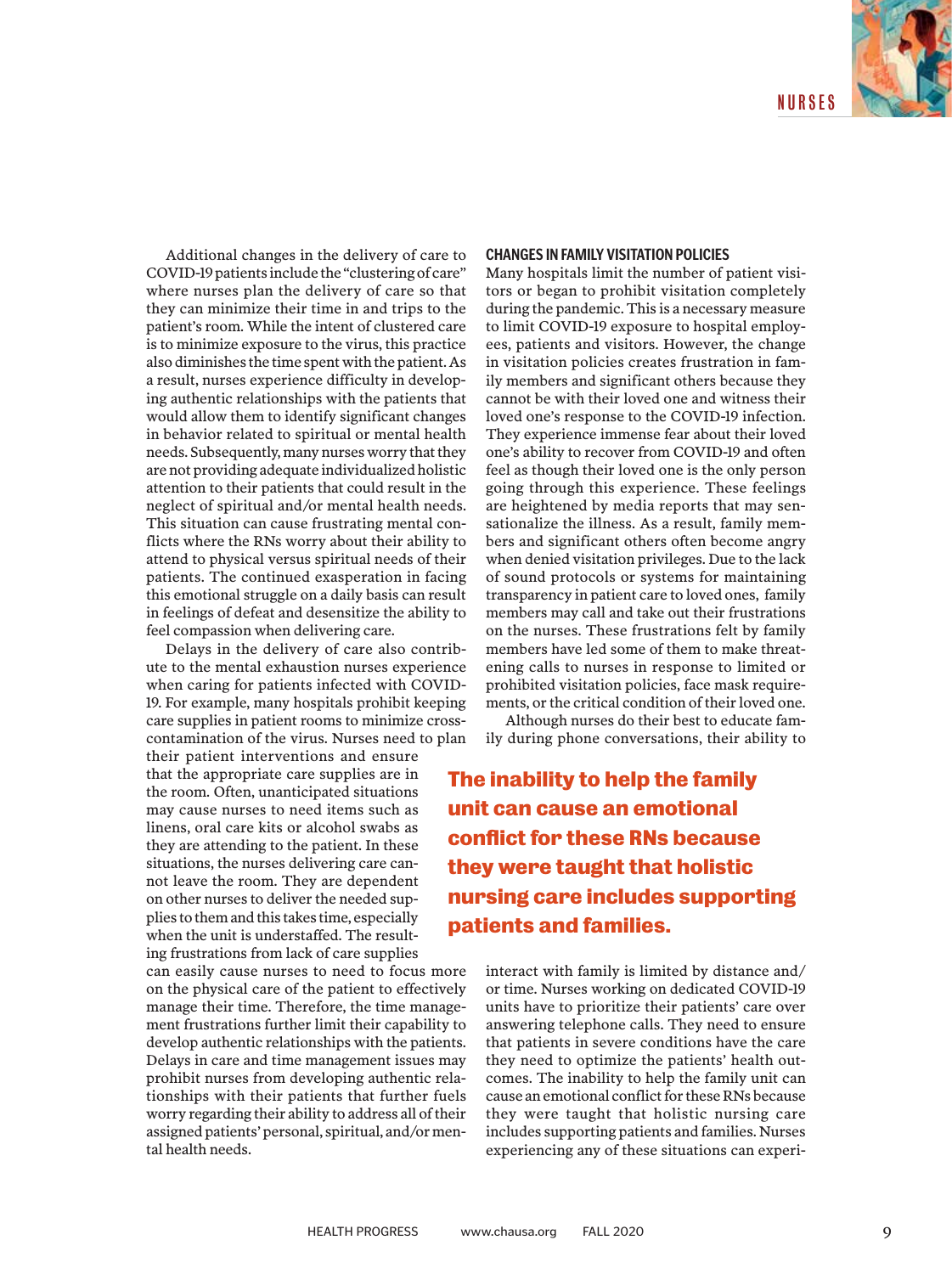ence an array of emotions ranging from anxiety to fear because they cannot practice nursing according to their ethical and professional standards. The negative turmoil associated with a limited ability to help the family unit places these nurses at a higher risk for compassion fatigue.

#### **LIFE-THREATENING PATIENT EVENTS**

Patients hospitalized with COVID-19 infections have many critical health needs. The life-threatening situations these patients experience commonly result in calling a rapid response or code blue. However, rapid response and code blue care can be delayed because the interdisciplinary health team members are unable to go directly into the patient's room to provide advanced life support. They need to stop in the hall and don the proper PPE prior to entering the patient's room. In the meantime, the nurse in the room is doing his or her best to help the patient overcome the life-threatening health complications. The stress of this can cause a nurse to emotionally withdraw as a means of self-preservation.

In addition, the number of response team members may need to be restricted to minimize cross contamination of the virus. Hospital infection control protocols may limit interdisciplinary response teams to one doctor, one respiratory therapist and two RNs. The limited number of response team members may lengthen the time to administer oxygen therapy and medications needed to ideally convert the patient's critical status to a stable condition. The increased time for responding to and conducting rapid responses or code blues can demoralize a nurse, particularly when the patient does not survive the event.

Working on a dedicated COVID-19 floor is almost a guarantee that the nurse will have at least one rapid response each day they work on the unit. This reality can cause dread and anxiety at home when thinking of or planning to go to work. Nurses working on COVID-19 units may become preoccupied with worrying about life-threatening events on future work days. This preoccupation could result in detachment from others at work and home. The continued exposure to this anxiety and the apprehensions described earlier could easily overwhelm RNs and set them up for the mental and physical exhaustion associated with compassion fatigue.

#### **PREVENTION OF COMPASSION FATIGUE**

In the midst of the pandemic crisis, it has been very difficult to prevent compassion fatigue in nurses. At the beginning of the pandemic, the scientific community did not know much about the COVID-19 virus. As we learned more about the virus, hospitals adapted their protocols to limit its transmission and to prevent hospital-acquired infections of COVID-19. This was a time of flux and rapidly changing protocols. The unknown coupled with the changing evolution of protocols were enough to generate fear and worry that could lead to compassion fatigue.

Now that the health care community has learned more about the virus and treating infected patients, protocols have been solidified in the treatment of COVID-19 infections and curtailing the transmission of the virus. Although the protocols are not perfect, they are helping improve patient outcomes. Nurses and health care leaders can review the protocols in relation to adverse situations that occur in the implementation of the patient care protocols to identify what antecedents to compassion fatigue can be avoided. For example, there may be ways to safely store common care supplies in patient rooms. This would minimize care interruptions caused by waiting for someone to deliver supplies needed for addressing an unexpected patient event. Another way to minimize care interruptions could include the use of a designated nurse or nursing assistant to act as a "runner" and bring supplies to their coworkers delivering care in patient rooms. The runner nurse or nursing assistant would not have a patient assignment, so would be able to deliver care supplies to patient rooms with little delay.

Additional measures to minimize anxiety and fears in patient families and nursing staff include formal family support services. While it is the hospital's obligation to prioritize the treatment of the patient, family units often have little formal support. A support system for the family or a patient's loved ones could be developed and serve to educate the family on COVID-19, transmission of the virus and the care their loved one is receiving. This education would encompass teaching the rationale for increased infection control measures, routinely providing information on the patient's condition and treatment, and providing the family with contact numbers and names for answering questions or addressing concerns. The director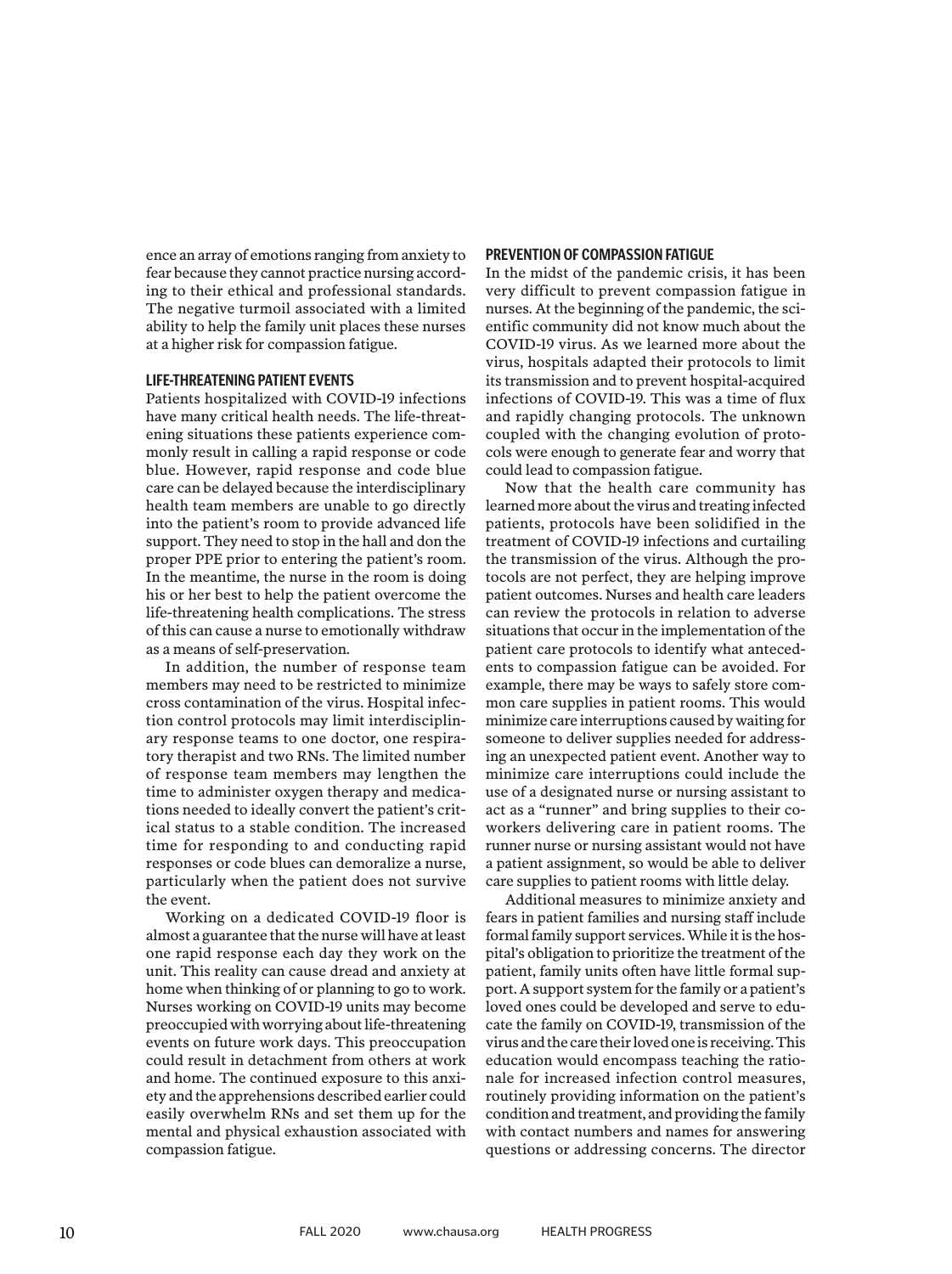of nursing could spearhead the development of this support system by leading an interdisciplinary team with representation from clinical leaders and various hospital departments. Departments such as patient services, pastoral care, infection control, emergency services, admissions and social services could provide different perspectives in family support and education that would help family members from the time the patient is admitted to discharge. Holistic, proactive education may prevent feelings of frustration and anger in the family.

Finally, an emotional support system should be available to the RNs that would help them learn about compassion fatigue and identify ways to prevent it. This support service could be given through existing employee assistance programs. Counselors in these programs could help nurses learn how to use personal boundaries, coping skills and resiliency skills to prevent compassion fatigue. Nursing administration could also help nurses understand the importance of self-care (for instance, proper sleep, work-life balance) in the prevention of compassion fatigue, and try to adjust schedules that allow for nurses to spend more quality time with their families. This would help nurses identify ways to increase their ability to engage in activities such as exercise, prayer and/or meditation at home and at work. The improved ability to support the emotional and physical well-being of nurses can help mitigate compassion fatigue and subsequently improve the delivery of quality care to patients diagnosed with COVID-19.

**CAMILLE WENDEKIER** is an associate professor and the MSN Leadership/Education program director at Saint Francis University in Loretto, Pennsylvania. **KRISTYN KEGERREIS** is a registered nurse at WellSpan Chambersburg Hospital in Chambersburg, Pennsylvania.

#### **NOTES**

1. Barbara A. Carper, "Fundamentals of Patterns of Knowing in Nursing," *Advances in Nursing Science* 1, no. 1 (1978): 13–24, https://doi. org/10.1097/00012272-197810000-00004. 2. Emily Peters, "Compassion Fatigue in Nursing: A Concept Analysis," *Nursing Forum* 53, no. 4 (2018): 466–80, https://doi.org/10.1111/nuf.12274.

### **QUESTIONS FOR DISCUSSION**

Camille Wendekier is a nurse educator and Kristyn Kegerreis is a practicing nurse who has been caring for COVID-19 patients. Together they are concerned with compassion fatigue among nurses dealing with the pandemic and other stressful circumstances that nurses aren't always prepared to handle. Compassion fatigue is defined as the physical and mental exhaustion experienced by those caring for sick or traumatized people over a long period, often resulting in emotional withdrawal from patients, colleagues and family members.

1. What are the dangers to the nurse, the patient and the relationships among other clinical and professional staff when nurses don't recognize their own compassion fatigue? What are the signs of compassion fatigue that nurse administrators and colleagues should be able to identify? What measures discussed in the article can help prevent compassion fatigue? What is your system doing to prevent compassion fatigue?

2. Nurses who've been trained to uphold holistic care and to support the family members are struggling to carry out what they've understood their role and mission to be. As nurses struggle to care for patients under extreme COVID restrictions, what aspects of holistic care may be in danger? What can health care leaders do to support families while protecting nurses who oftentimes find themselves faced with unhappy family members or stressful communications?

3. In addition to supporting nurses on the floor and in the COVID units, what can schools of nursing do to ensure that curriculum better prepares the emerging nurse work force for this and future pandemics? Can you think of ways to improve the relationship between Catholic health ministries and nursing schools to develop more focused training for nurses getting ready to enter practice?